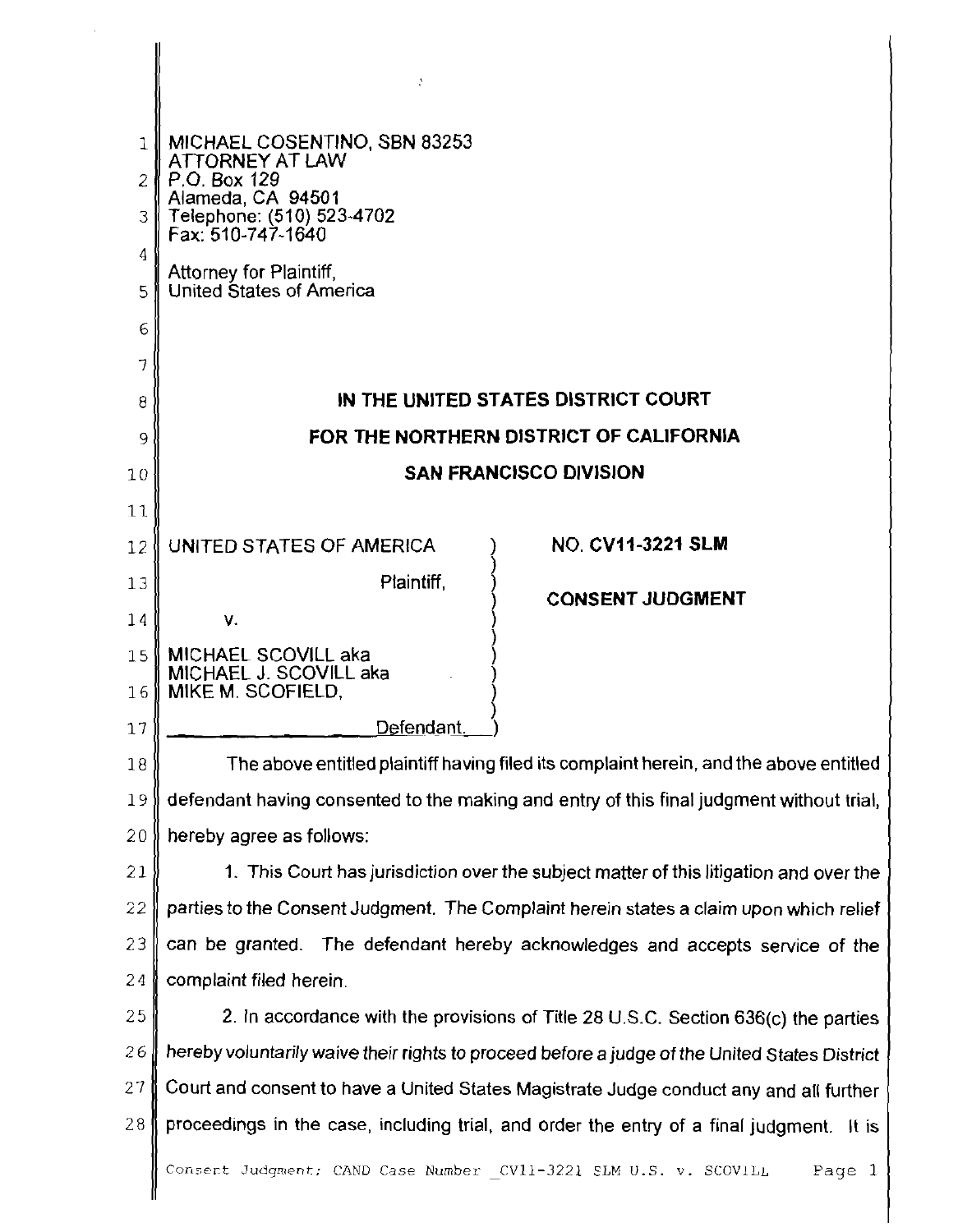understood that any appeal from a judgment entered by a Magistrate Judge will be taker Í. directly to the Ninth Circuit of the United States Court of Appeals in the same manner a5  $\overline{\phantom{a}}$ an appeal from any other judgment of a District Court.. 3

3. Judgment shall be in favor of plaintiff, United States of America, and agains 4 defendant, MICHAEL SCOVlLL aka MICHAEL J. SCOVlLL aka MIKE M. SCOFIELD, ir 5 the sum of \$20,136.05, consisting of \$9,546.76 in principal, \$10,589.29 interest to Jul) 6 5, 201 **1,** court costs of \$0.00 and attorney's fees of \$0.00, plus interest in the amount o 7 \$1.63 per day on principal from July 5, 2011, up to the date of entry of Judgment, less 8 any sums tendered toward satisfaction of the obligation during said time period. 9

**4.** Defendant shall pay \$175.00 monthly, subject to a 10 day grace period  $10$ commencing July 15, 2011, and continuing monthly thereafter, each payment being due  $11$ on the 15th day of each month until the judgment is paid in ful  $12$ 5. Default under the terms of this consent judgment will entitle the United State:  $13$ of America to execute on this judgment without further notice to the judgment debtor. 14

6. All payments made by defendant shall bear the defendant's name and CDCS 15 # **2011A34390** and be made payable to the United States Department of Justice anc  $16$ mailed to:  $77$ 

- 18 U. S. Department of Justice 19 Nationwide Central Intake Facility P. 0. Box 790363
- 20 St. Louis. MO 63179-0363

 $21$ 7. (a) Each said payment shall be applied first to the payment of interest accrued 22 to the date of receipt of said payment, and the balance, if any, to the principal;

- 23 (b) The judgment debtor shall submit financial data to the plaintiff as specified by plaintiff on the anniversary date of this judgment for each year this judgment remains 24
- 25 unpaid; and

26 (c) Plaintiff reserves the right to evaluate the updated financial data and adjust the periodic payment rate accordingly, or to demand a lump sum payment if warranted 27 by the judgment debtor's financial circumstances, subject to Court approval. 28